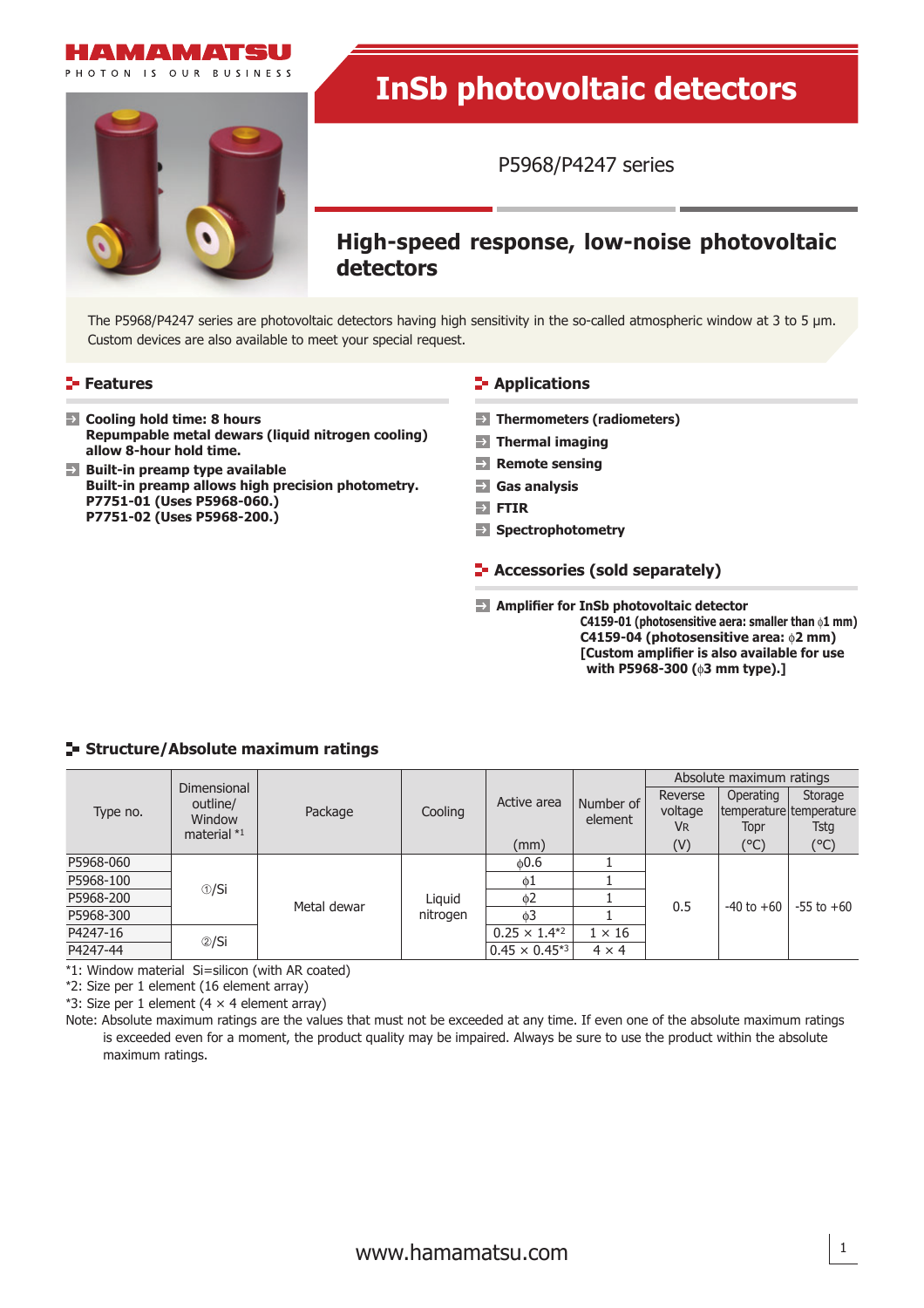| Type no.  | Measurement<br>condition<br>Element<br> temperature <br>Td | Peak<br>sensitivity<br>wavelength<br>$\lambda$ p | Cutoff<br>wavelength<br>$\lambda$ C | Photo<br>sensitivity<br>S<br>$\lambda = \lambda p$ | <b>Shunt</b><br>resistance<br><b>Rsh</b> | $D^*$<br>(500 K, 1200, 1) |                    | D*<br>(λp, 1200, 1)                                                                                      | <b>NEP</b><br>$\lambda = \lambda p$ | Rise time<br>tr<br>$V_R = 0 V$<br>$RL = 50 \Omega$<br>0 to 63 $%$ | <b>Terminal</b><br>capacitance<br>Ct<br>$V_R = 0 V$<br>$f=1$ MHz |
|-----------|------------------------------------------------------------|--------------------------------------------------|-------------------------------------|----------------------------------------------------|------------------------------------------|---------------------------|--------------------|----------------------------------------------------------------------------------------------------------|-------------------------------------|-------------------------------------------------------------------|------------------------------------------------------------------|
|           |                                                            |                                                  |                                     |                                                    |                                          | Min.                      | Typ.               |                                                                                                          |                                     |                                                                   |                                                                  |
|           | (°C)                                                       | $(\mu m)$                                        | $(\mu m)$                           | (A/W)                                              | $(\Omega)$                               |                           |                    | $ (cm \cdot Hz^{1/2}/W) $ (cm · Hz <sup>1/2</sup> /W) (cm · Hz <sup>1/2</sup> /W) (W/Hz <sup>1/2</sup> ) |                                     | (ns)                                                              | (pF)                                                             |
| P5968-060 |                                                            | 5.3                                              | 5.5                                 | 2.5                                                | $1 \times 10'$                           | $2 \times 10^{10}$        | $3 \times 10^{10}$ | $1.6 \times 10^{11}$                                                                                     | $3.3 \times 10^{-13}$               | 30                                                                | 30                                                               |
| P5968-100 |                                                            |                                                  |                                     |                                                    | $1 \times 10^6$                          |                           |                    |                                                                                                          | $ 5.5 \times 10^{-13} $             | 70                                                                | 100                                                              |
| P5968-200 | $-196$                                                     |                                                  |                                     |                                                    | $1 \times 10^5$                          |                           |                    |                                                                                                          | $ 1.1 \times 10^{-12} $             | 150                                                               | 200                                                              |
| P5968-300 |                                                            |                                                  |                                     |                                                    | $5 \times 10^4$                          |                           |                    |                                                                                                          | $1.6 \times 10^{-12}$               | 600                                                               | 900                                                              |
| P4247-16  |                                                            |                                                  |                                     |                                                    | $1 \times 10^7$                          |                           |                    |                                                                                                          | $ 6.5 \times 10^{-13} $             | 70                                                                | 100                                                              |
| P4247-44  |                                                            |                                                  |                                     |                                                    | $1 \times 10^7$                          |                           |                    |                                                                                                          | $5.0 \times 10^{-13}$               | 60                                                                | 60                                                               |

**Electrical and optical characteristics (Typ. unless otherwise noted)**



# **Spectral response Linearity (P5968-100)**



KIRDB0063EC KIRDB0466EA

# **Measurement circuit**



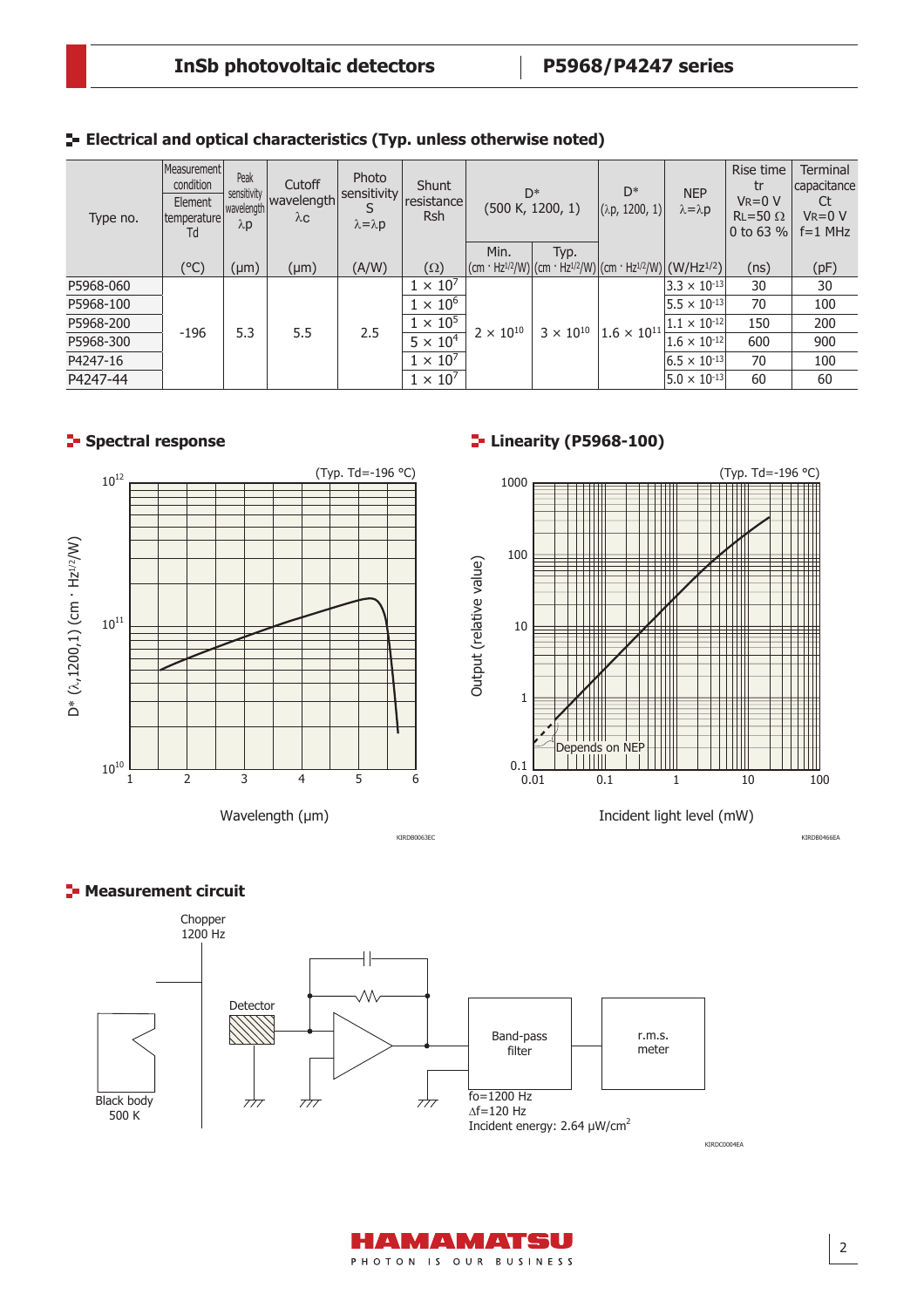# **<sup>1</sup>** Dimensional outline (unit: mm)



KIRDA0132EB